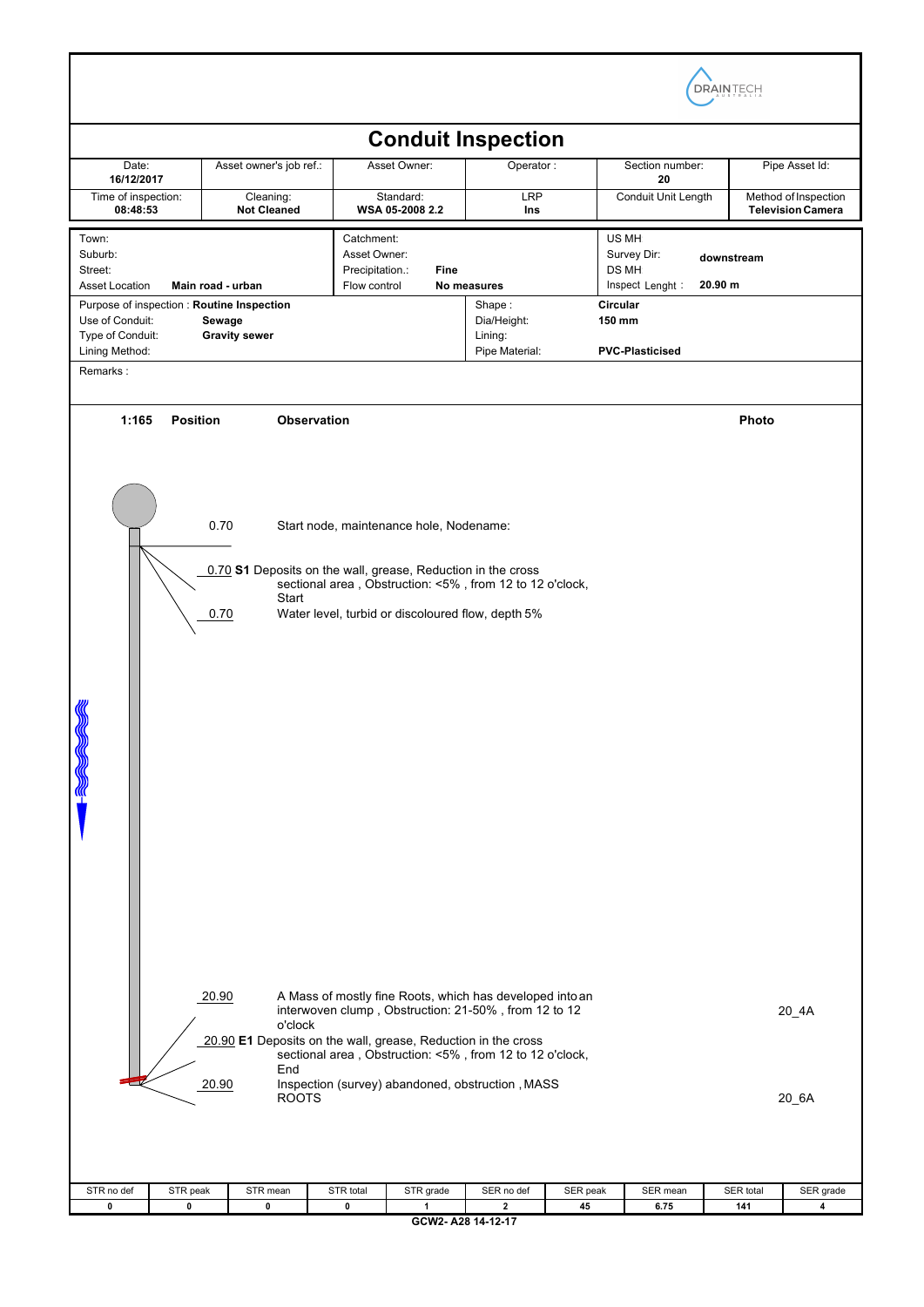| <b>Inspection Pictures</b><br>Sewer Ref.:<br>Location/Street<br>Town or suburb:<br>Date:<br>Section number: |                                                                                   |            |                 |  |
|-------------------------------------------------------------------------------------------------------------|-----------------------------------------------------------------------------------|------------|-----------------|--|
|                                                                                                             |                                                                                   | 16/12/2017 | 20              |  |
|                                                                                                             |                                                                                   |            |                 |  |
|                                                                                                             | $-2$                                                                              |            |                 |  |
|                                                                                                             |                                                                                   |            |                 |  |
|                                                                                                             | <b>PVC-Plasticised C 150</b>                                                      |            |                 |  |
|                                                                                                             |                                                                                   |            |                 |  |
|                                                                                                             |                                                                                   |            |                 |  |
|                                                                                                             |                                                                                   |            |                 |  |
|                                                                                                             |                                                                                   |            |                 |  |
|                                                                                                             | A Mass of mostly fine Roots, which has developed                                  |            |                 |  |
|                                                                                                             | into an interwowen clump, Closentruon: 21.60%;<br>from 12 to 12 arclock           |            |                 |  |
|                                                                                                             |                                                                                   |            |                 |  |
|                                                                                                             |                                                                                   |            |                 |  |
|                                                                                                             |                                                                                   |            |                 |  |
|                                                                                                             | 08:51<br>16, 12, 17                                                               | $-05.0%$   | LZ1: +0020.93 m |  |
|                                                                                                             |                                                                                   |            |                 |  |
|                                                                                                             | Photo: 085154_16122017_20.JPG                                                     |            |                 |  |
|                                                                                                             | 20.9m, A Mass of mostly fine Roots, which has developed into an interwoven clump, |            |                 |  |
|                                                                                                             | Obstruction: 21-50%, from 12 to 12 o'clock                                        |            |                 |  |
|                                                                                                             |                                                                                   |            |                 |  |



Photo: 085540\_16122017\_20.JPG 20.9m, Inspection (survey) abandoned, obstruction , MASS ROOTS